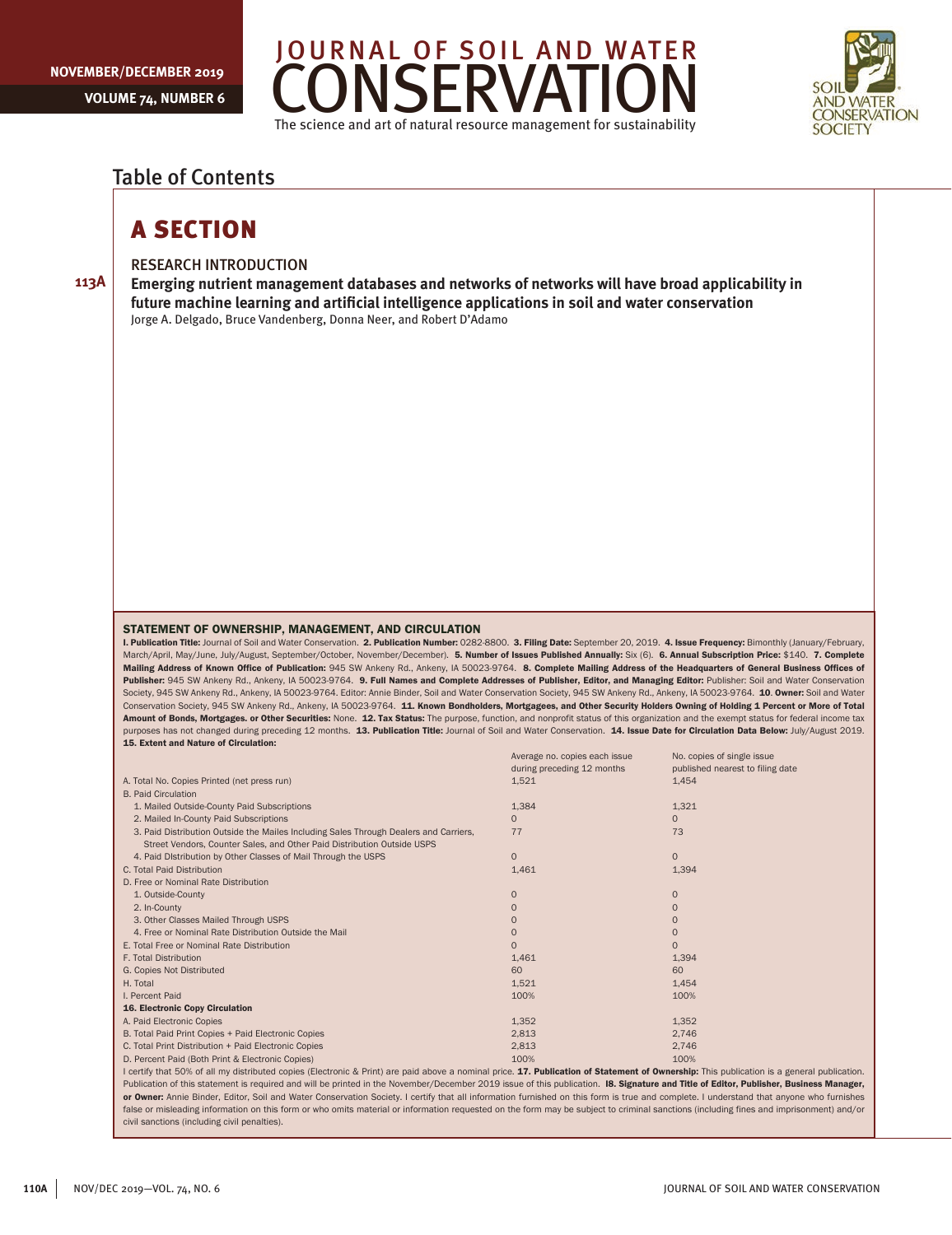

**On the Cover** Farmer fertilizing arable land. Photo by Oticki.



Printed on 100% post-consumer waste recycled paper with vegetable-based inks.

# RESEARCH SECTION

| 537 | Development of Agricultural Conservation Reduction Estimator (ACRE), a simple field-scale conservation planning<br>and evaluation tool<br>M. White, M. DiLuzio, M. Gambone, D. Smith, E. McLellan, K. Bieger, J. Arnold, R. Haney, and J. Gao |
|-----|-----------------------------------------------------------------------------------------------------------------------------------------------------------------------------------------------------------------------------------------------|
| 545 | Increasing infiltration into saturated riparian buffers by adding additional distribution pipes<br>D.B. Jaynes and T.M. Isenhart                                                                                                              |
| 554 | Using the Conservation Practice Effectiveness (CoPE) Database to assess adoption tradeoffs<br>D.R. Smith, M. White, E.L. McLellan, R. Pampell, and R.D. Harmel                                                                                |
| 560 | No-tillage and noninversion tillage comparisons across wheat nitrogen rates in Alabama<br>K.S. Balkcom                                                                                                                                        |
| 571 | Soil-surface nutrient distributions in grazed pastures of North Carolina<br>A.J. Franzluebbers, M.H. Poore, S.R. Freeman, and J.R. Rogers                                                                                                     |
| 584 | Soil physicochemical properties influenced by nitrogen sources and rates in the central Great Plains<br>M.M. Mikha, A.K. Obour, V. Kumar, and P.W. Stahlman                                                                                   |
| 594 | Runoff and nutrient losses from conventional and conservation tillage systems during fixed and variable rate<br>rainfall simulation<br>D.M. Endale, H.H. Schomberg, C.C. Truman, D.H. Franklin, I.A. Tazisong, M.B. Jenkins, and D.S. Fisher  |
| 613 | Nutrient concentrations in leachate and runoff from dairy cattle lots with different surface materials<br>P.A. Vadas and J.M. Powell                                                                                                          |
| 622 | Improving nitrogen balance with irrigation practice and cropping system<br>U.M. Sainju                                                                                                                                                        |
| 632 | <b>RESEARCH EDITORIAL</b><br>Integrated data across multiple and diverse disciplines are essential for developing a sustainable food system<br>J.W. Finley and N.K. Fukagawa                                                                  |
|     |                                                                                                                                                                                                                                               |
|     |                                                                                                                                                                                                                                               |
|     |                                                                                                                                                                                                                                               |
|     |                                                                                                                                                                                                                                               |
|     |                                                                                                                                                                                                                                               |
|     |                                                                                                                                                                                                                                               |
|     |                                                                                                                                                                                                                                               |